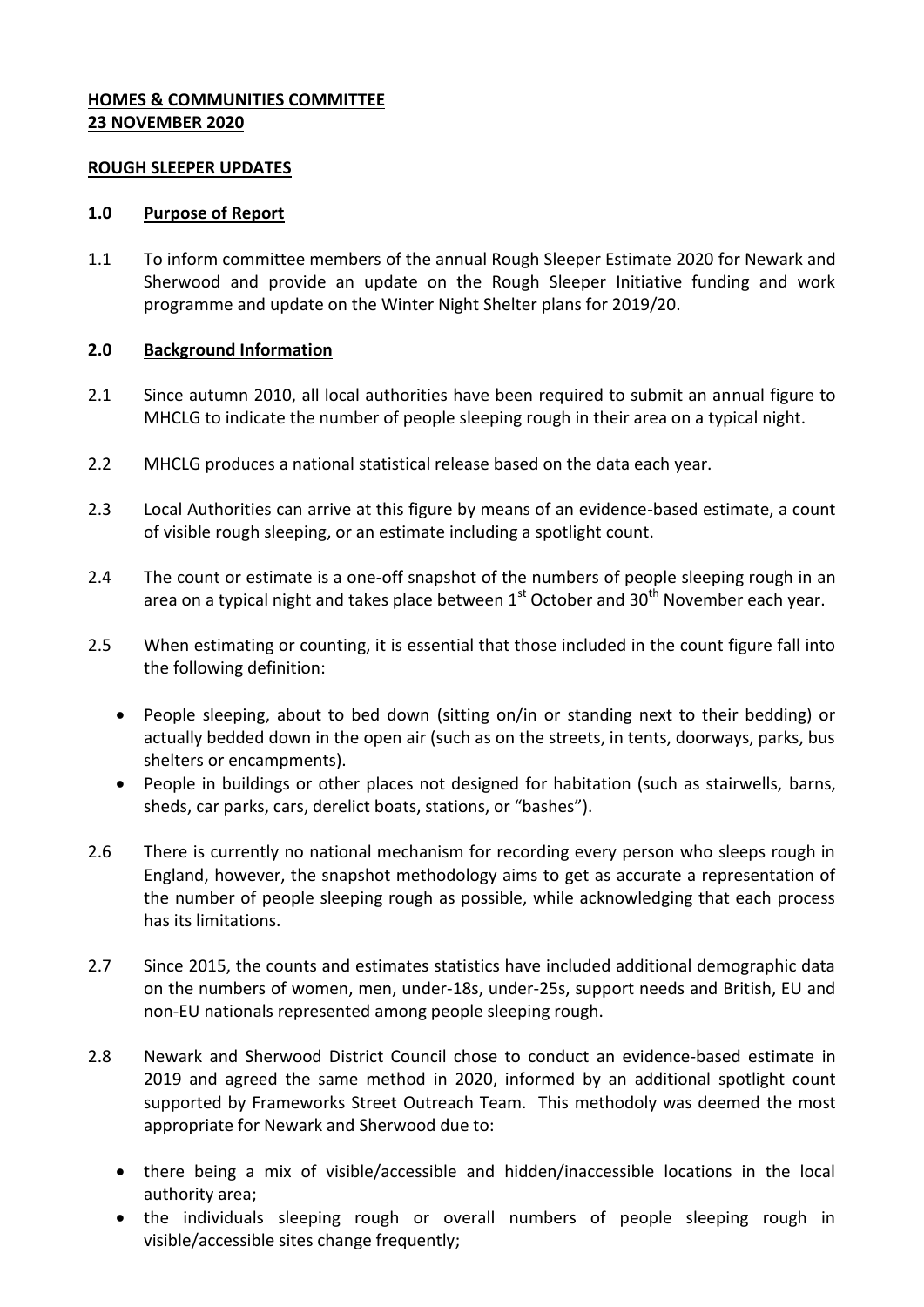- there is regular intelligence gathering in place by a number of agencies;
- numbers of people sleeping rough are consistently low and they are already in touch with services;
- the local authority can gather sufficient intelligence on people sleeping rough via partner agencies.

## **3.0 Annual Rough Sleeper Outcome**

- 3.1 The 2020 estimate, on the evening of Thursday  $15<sup>th</sup>$  October into the morning on  $16<sup>th</sup>$ October identified **six rough sleepers** as part of the spotlight count carried out by Frameworks Street Outreach Team.
- 3.2 A multi-agency estimate meeting took place on Thursday  $22^{nd}$  October and agencies collectively agreed that all six of those found rough sleeping are homeless and verified as rough sleepers.
- 3.3 Verification by Homeless Link has been sought to ensure the correct process has been adhered to, an appropriate mechanism used and a range of local agencies have been engaged to reach the single estimate figure.
- 3.4 Following verification, the final estimate figure have been submitted to MHCLG for inclusion in the national figure of rough sleepers.
- 3.5 The national figure following the 2019 estimate was released in February 2020 resulting in 4,266 people estimated to be sleeping rough on any single typical night last year. Final figures for 2020 will be released in February 2021 and therefore the figure should not be released publically until this date.
- 3.6 We have submitted the following figures in previous years (2019 2 rough sleepers with reduction attributable to successful collaborative work, 2018 – 5 rough sleepers, 2017 – 4 rough sleepers, 2016 – 5 rough sleepers).

### **4.0 Rough Sleeper Initiative (RSI) funding**

- 4.1 Members will be aware that funding has been successfully secured in Nottinghamshire under the MHCLG Rough Sleeping Initiative (RSI) for the last two years. In December 2019, Ashfield District Council submitted a bid, on behalf of all the Nottinghamshire authorities for a third year.
- 4.2 The total MHCLG funding sought in this bid was £1,237,359 of which £881,961 was additional funding and £355,397 was underspend from the 2019/20 bid to be carried forward. In addition to this £140,000, match funding was pledged by district and borough authorities (£10,000 each with our contribution coming from the Homelessness Prevention Grant) and by Framework (£70,000). Public Health continue to fund assertive Outreach Substance Misuse Workers to work alongside RSI funded roles; the value of this support is £79,000 for 2020/21.
- 4.3 Back in January 2020, Nottinghamshire was awarded £836,916 additional funding by MHCLG and approval given to carry forward the £355,397 underspend. This means the total amount awarded compared to the amount sought was -£45,000.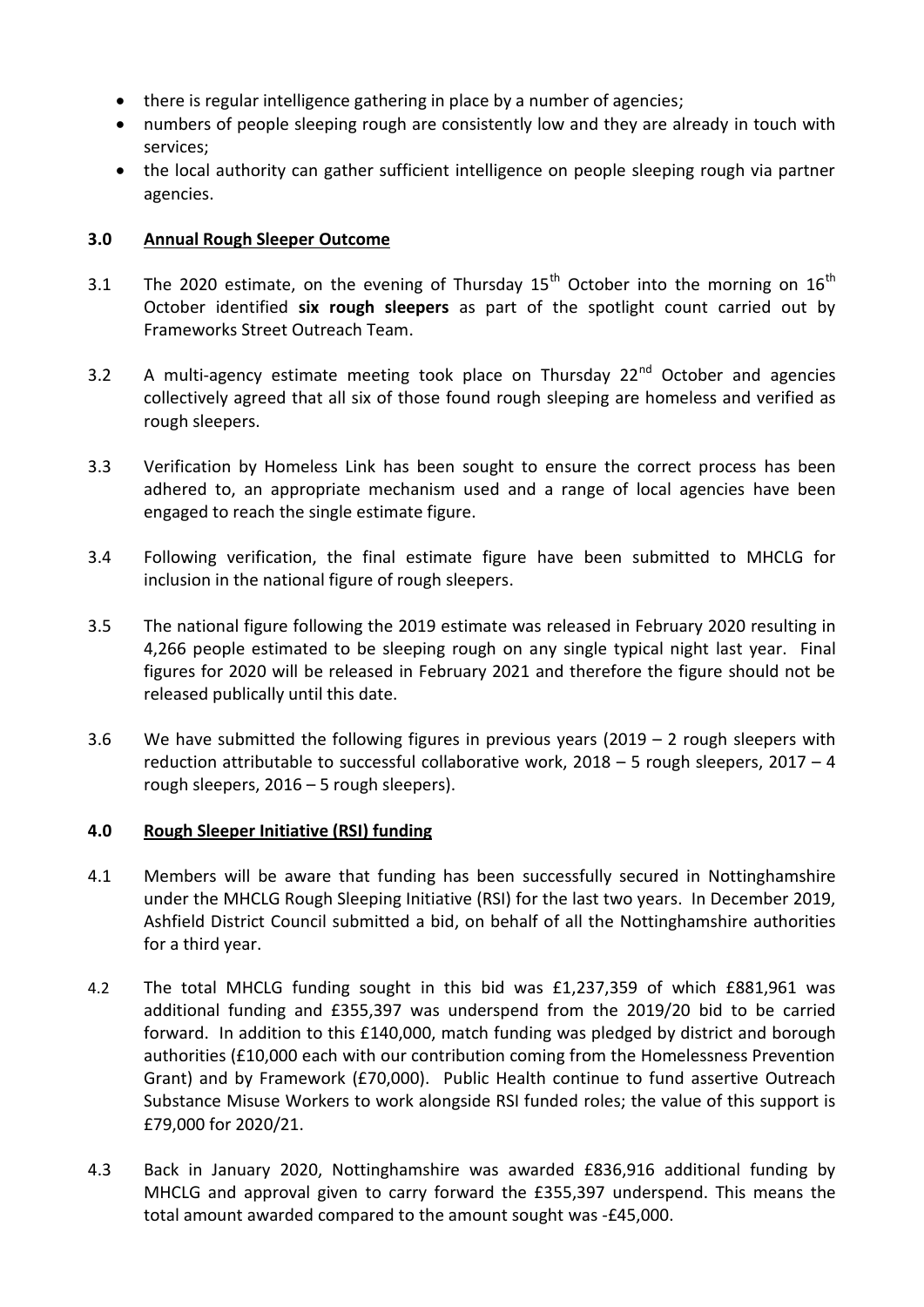4.4 The table below outlines the current apportionment of the funding:

| <b>Provision</b>                       | Provider                      | <b>Costs</b>              |
|----------------------------------------|-------------------------------|---------------------------|
| Rough Sleeper Initiative Coordinator   | Framework                     | £37,200                   |
| Lead authority (1 day pw to administer | <b>ADC</b>                    | £10,000                   |
| the funding)                           |                               |                           |
| Street outreach team                   | Framework                     | £500,000                  |
| <b>CPN</b>                             | <b>Notts Healthcare Trust</b> | £61,141.50                |
| Call Before You Serve                  | Derby City Council            | £53,597.60                |
| 40 YMCA bedspaces (ADC/MDC)            | <b>YMCA</b>                   | £100,237                  |
| Landlord liaison officers (3FTE)       | N&SDC                         | £80,183                   |
|                                        | <b>NCHA</b>                   | + £37,500 personalised    |
|                                        | <b>MDC</b>                    | budget                    |
| Prison navigator                       | Framework (previously         | £35,000                   |
|                                        | DLNRCRC)                      | + £12,000 personalised    |
|                                        |                               | budget                    |
| MH navigator                           | Framework                     | £35,000                   |
|                                        |                               | + £12,000 personalised    |
|                                        |                               | budget                    |
| Social lettings agency                 | N Galloway - ended June       | £27,884.60                |
|                                        | 2020                          |                           |
| Admin support                          | <b>ADC</b>                    | £15,000                   |
| New navigator team (4FTE) -            | Framework - started Aug 20    | £143,3000                 |
| 'Nottinghamshire Prevention and        |                               | + £34,500 personalised    |
| Resettlement Service'                  |                               | budget                    |
|                                        |                               | Note this is the 12 month |
|                                        |                               | cost from start date      |
| Outreach wound care nursing            | Sherwood Forest Hospital      | £31,468                   |
|                                        | <b>Trust</b>                  |                           |
| GP enhanced access                     | CCG                           | £15,000                   |
| <b>CGL</b> outreach                    | CGL (Oct-Mar)                 | £57,299.40                |

# **5.0 The Well Winter Night Shelter**

- 5.1 There are currently no legal protections for people sleeping rough in England during severe weather – the provision of shelter is not a statutory duty, even when conditions are life threatening. However, there is a humanitarian obligation on local authorities to do all they can to prevent deaths on the streets, and for their partners and the public to support these efforts.
- 5.2 However, since 2010 Newark and Sherwood provided a Severe Weather Emergency Shelter for rough sleepers, until 2019 when a Winter Night Shelter Provision was made available.
- 5.3 The Severe Weather Emergency Shelter was located at BarnbyGate Methodist Church and on average we had 10 different individuals making use of the shelter each year, which was open for an average of 17 nights and provided 37 bed spaces each year.
- 5.4 Due to a beneficiary of the Salvation Army donating a large sum of money (£22,000) and a successful application to the governments Cold Weather Fund (£10,000) we were able to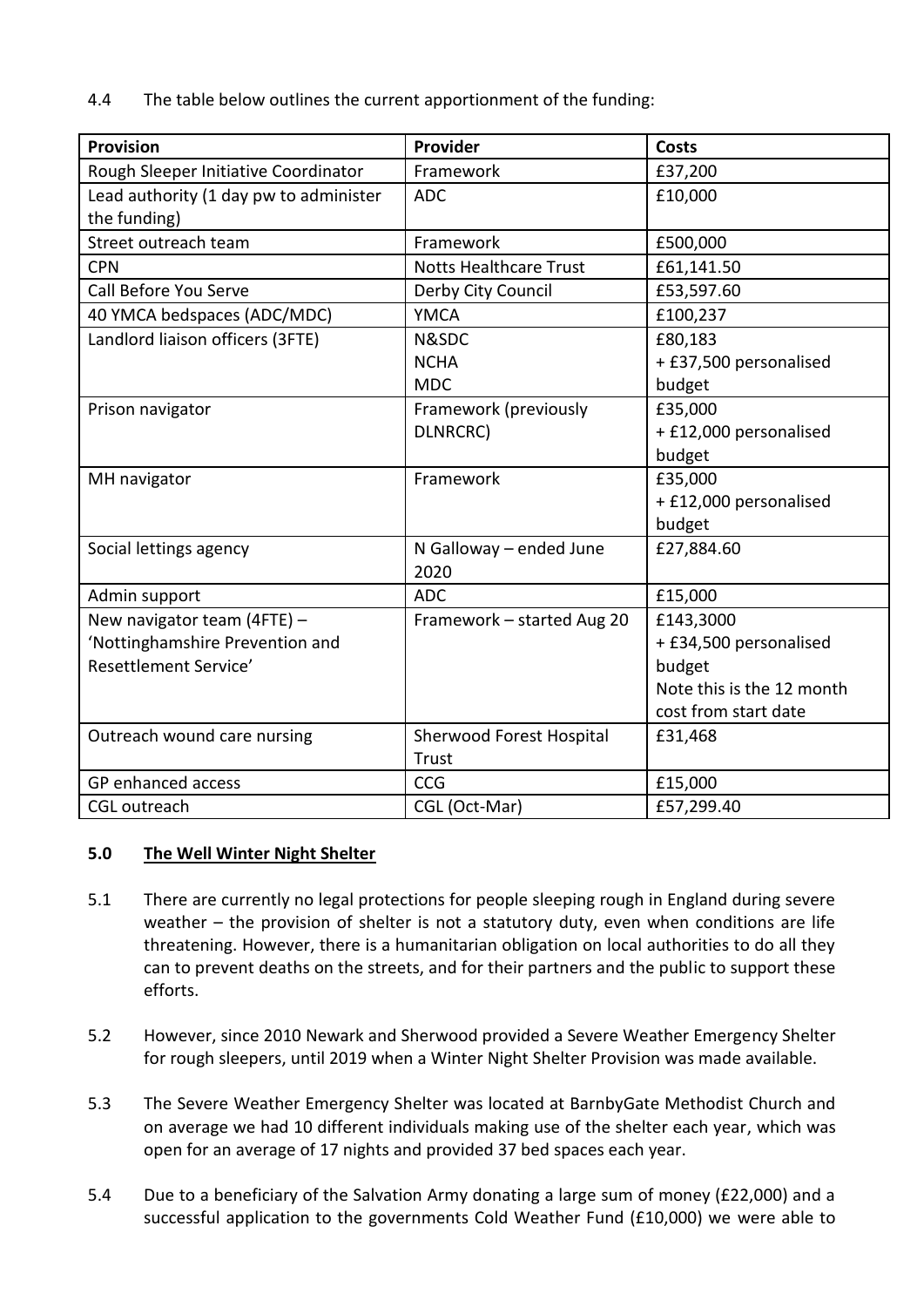work in partnership with Salvation Army and Newark Baptist Church to provide a winter night shelter in 2019/20.

- 5.5 The shelter was open from November 2019 and remained open until mid-March 2020 when the shelter had to be closed early due to Covid 19 and guidance from Public Health that all communal sleeping arrangements and shared bathrooms had to be closed down. The shelter was located at Newark Baptist Church and had enough bed spaces for up to 13 people and on average, we welcomed 10 guests per night.
- 5.6 The shelter was made available to rough sleepers but also those at risk of rough sleeping; our aim being to engage with and assist people before crisis point. A drop in service was made available once a week at the shelter, consisting of key agencies (most of which funded by the RSI funding) such as drug and alcohol support services (CGL), Street Outreach Team, CPN's and housing.

| Outcome         | Ineligible | Social<br>housing | Private<br>Rented<br>Sector | Supported<br><b>Housing</b> | Prison | Returned to<br>parents/friends | <b>Banned</b><br>from<br>shelter | Other $-$<br>still<br>working<br>with/CGL | Lost<br>contact/not<br>engaging |    |
|-----------------|------------|-------------------|-----------------------------|-----------------------------|--------|--------------------------------|----------------------------------|-------------------------------------------|---------------------------------|----|
| November        |            |                   |                             |                             |        |                                |                                  |                                           |                                 | 6  |
| <b>December</b> |            |                   |                             |                             |        |                                |                                  |                                           | 6.                              | 17 |
| January         |            |                   |                             |                             |        |                                |                                  |                                           |                                 | 9  |
| February        |            |                   |                             |                             |        |                                |                                  |                                           | 6                               | 8  |
| March           |            |                   |                             |                             |        |                                |                                  |                                           |                                 | C. |
| Total           | 3          |                   |                             | 4                           |        | 3                              | 3                                | 6                                         | 16                              | 42 |

5.7 The table below shows the outcome for all those that accessed the shelter:

- 5.8 As a result of the Covid pandemic, Public Health guidelines continue to prevent the use of communal sleeping arrangements and shared bathroom facilities. The Council are looking for an alternative provision and the faith and voluntary sector are still eager to work in partnership to find a solution.
- 5.9 The 2020/21 Winter Night Shelter provision will look very different but we remain confident that we will still be able to reach and assist just as many people. Current plans include a teatime drop in service at Newark Baptist Church, which will include a meal and support a triage assessment, which will result in a referral for emergency accommodation if necessary.
- 5.10 To combat the increase in the number of rough sleepers verified as rough sleeping and to assist those that make use of the teatime drop in service a multi-agency targeted Rough Sleeper Action Group has been created.
- 5.11 Emergency winter night shelter provision will be made available using our own stock and/or a small number of rooms at a local hotel/B&B.

# **6.0 Equalities Implications**

6.1 The Rough Sleeper Estimate, Winter Night Shelter and Rough Sleeper Initiative funding does not discriminate or preclude anyone from any of the equalities strands accessing rough sleeper services if necessary.